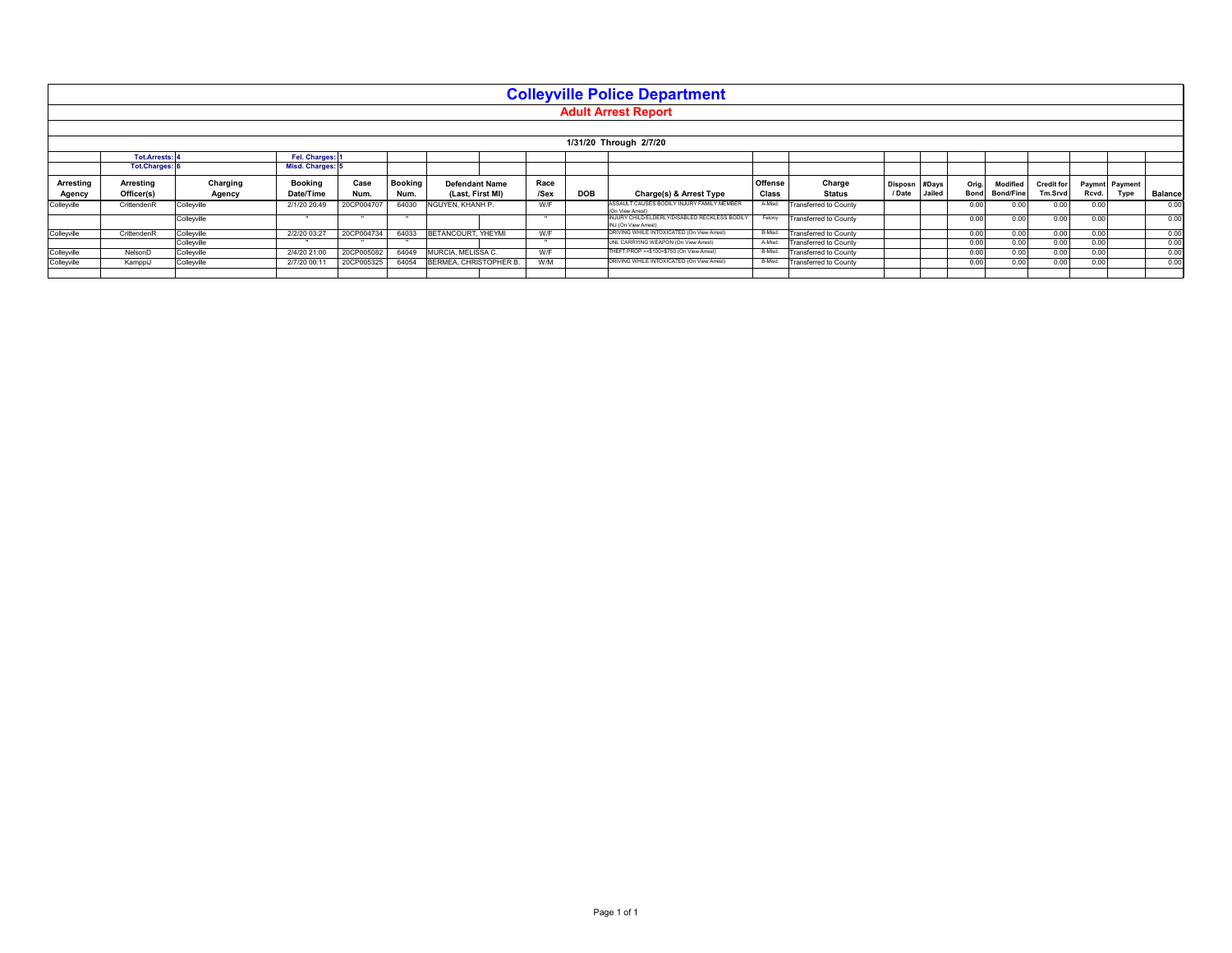#### *Summary of Reported Incidents*

| Case#                     | <b>Call Type</b>                    | <b>Offense</b>                                                                                                                                          | Location *address has been<br>rounded to the nearest hundred* | <b>Occurred Between</b><br>Day / Date / Time | <b>Case Synopsis</b>                                                                                                 | <b>Listed Property</b>                                                                                                                                                                             | <b>Involved Vehicles</b>                        | Investigating<br>Officer |
|---------------------------|-------------------------------------|---------------------------------------------------------------------------------------------------------------------------------------------------------|---------------------------------------------------------------|----------------------------------------------|----------------------------------------------------------------------------------------------------------------------|----------------------------------------------------------------------------------------------------------------------------------------------------------------------------------------------------|-------------------------------------------------|--------------------------|
| 20CP004452 Identity Theft |                                     | <b>INFORMATION</b>                                                                                                                                      | 500 QUAIL CREST DR                                            | Thu. Jan/30 10:00 PM<br>Fri, Jan/31 09:00 AM | Information                                                                                                          |                                                                                                                                                                                                    |                                                 | Newman, J.               |
|                           | 20CP004499 Contact Citizen          | THEFT PROP >=\$2500<\$30K 700 COLLEYVILLE TER<br><b>ENH IAT</b>                                                                                         |                                                               | Wed, Jan/29 12:00 PM<br>Fri, Jan/31 01:12 AM | <b>IAT</b>                                                                                                           | THEFT PROP >=\$2500<\$30K ENH Cash (\$8500 in cash monies) Val-\$8500.00                                                                                                                           |                                                 | Newman, J.               |
|                           | 20CP004556 Animal Control           | <b>INFORMATION</b>                                                                                                                                      | 4900 SHADOWOOD RD                                             | Fri, Jan/31 08:15 PM<br>Fri, Jan/31 08:46 PM | Information Report                                                                                                   |                                                                                                                                                                                                    |                                                 | Kamppi, J.               |
| 20CP004559 Traffic        |                                     | <b>INFORMATION</b>                                                                                                                                      | 1100 GLADE RD                                                 | Fri, Jan/31 08:25 PM<br>Fri. Jan/31 10:52 PM | Information                                                                                                          |                                                                                                                                                                                                    | Pontiac Vibe SUV (Sports Utility) /<br>Suburban | Scott, S                 |
|                           | 20CP004651 Contact Citizen          | Criminal Trespass Warning<br>Issued / Open Container /<br>Possession Of Drug<br>Paraphernalia / Open<br>Container / Possession Of<br>Drug Paraphernalia | 4700 COLLEYVILLE BLVD                                         | Sat, Feb/1 12:10 PM<br>Sat, Feb/1 12:10 PM   | Cleared by Citation-#466449 Class<br>C Poss. of Drug Paraphernalia,<br>Open Container & Criminal Trespass<br>Warning | Marijuana                                                                                                                                                                                          | Chevrolet SILVERADO Pickup                      | Newman, J.               |
|                           | 20CP004684 Criminal Mischief Report | <b>CRIMINAL MISCHIEF</b><br>$>= $100 < $750$                                                                                                            | 1200 Church St                                                | Sat. Feb/1 11:15 AM<br>Sat, Feb/1 03:40 PM   | <b>Criminal Mischief</b>                                                                                             | Lexus RX350 Driver Side Window {size:2015}<br>Val-\$250.00                                                                                                                                         | Lexus RX350 SUV (Sports Utility) /<br>Suburban  | Watson, Z.               |
| 20CP004691 Traffic        |                                     | Outstanding Warrants / Traffic 4000 GLADE RD<br>Violation(s)                                                                                            |                                                               | Sat. Feb/1 04:48 PM<br>Sat, Feb/1 12:00 AM   | Adult Arrest- Class C Outstanding<br>Warrants                                                                        |                                                                                                                                                                                                    | BMW 328I Sedan 4D                               | Watson, Z.               |
|                           | 20CP004696 Alarm Hold Up            | <b>INFORMATION</b>                                                                                                                                      | 5700 Colleyville Blvd                                         | Sat, Feb/1 12:00 AM<br>Sat. Feb/1 12:00 AM   | Information                                                                                                          |                                                                                                                                                                                                    |                                                 | Wilson.B.                |
|                           | 20CP004707 Domestic I/P-JO          | <b>ASSAULT CAUSES BODILY</b><br><b>INJURY FAMILY MEMBER /</b><br><b>INJURY</b><br>CHILD/ELDERLY/DISABLED<br>RECKLESS BODILY INJ                         | 4200 LOMBARDY CT                                              | Sat, Feb/1 08:00 PM<br>Sat, Feb/1 08:45 PM   | Adult Arrest- Assault Family<br>Violence/ Injury to Child                                                            |                                                                                                                                                                                                    |                                                 | Scott.S                  |
| 20CP004734 Traffic        |                                     | <b>DRIVING WHILE</b><br><b>INTOXICATED / UNL</b><br><b>CARRYING WEAPON</b>                                                                              | 600 GLADE RD                                                  | Sun. Feb/2 02:32 AM<br>Sun. Feb/2 03:10 AM   | Adult Arrest- Driving While<br>Intoxicated/Unlawful Carrying<br>Weapon                                               | Povidone Package (Povidone-lodine Pad<br>Package) / MAGAZINE (Glock 10 round 9mm<br>magazine) / GLOCK (Glock 26 Gen 4 9mm<br>handgun) / AMMO (9mm ammunition) /<br>Alcohol Kit (Blood Alcohol Kit) | BMW 535 Sedan 4D                                | Scott.S.                 |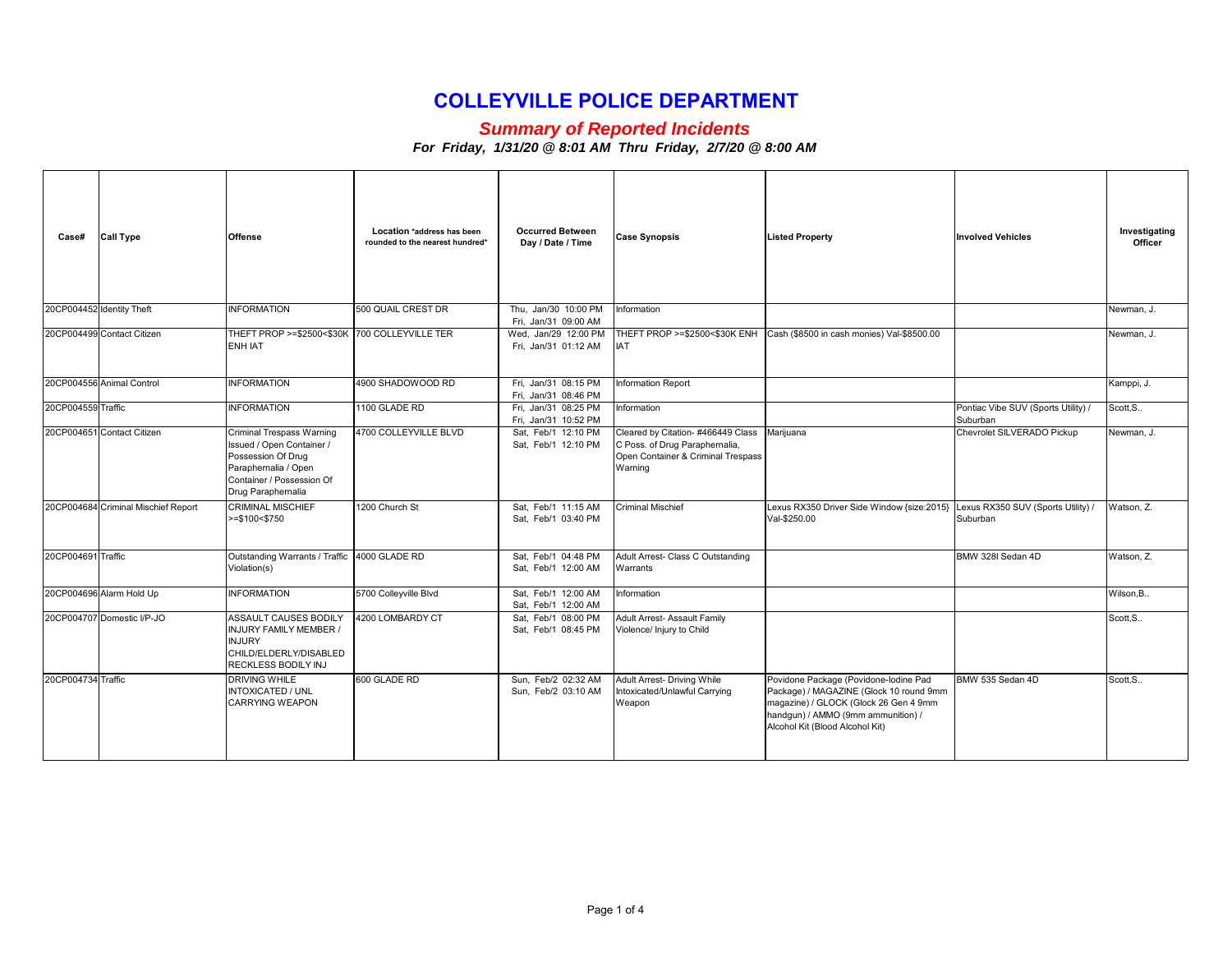#### *Summary of Reported Incidents*

| Case#                     | <b>Call Type</b> | <b>Offense</b>                                                       | Location *address has been<br>rounded to the nearest hundred* | <b>Occurred Between</b><br>Day / Date / Time | <b>Case Synopsis</b>                                       | <b>Listed Property</b>                                                                                                                                                                                                                                                                                                                               | <b>Involved Vehicles</b>                             | Investigating<br>Officer |
|---------------------------|------------------|----------------------------------------------------------------------|---------------------------------------------------------------|----------------------------------------------|------------------------------------------------------------|------------------------------------------------------------------------------------------------------------------------------------------------------------------------------------------------------------------------------------------------------------------------------------------------------------------------------------------------------|------------------------------------------------------|--------------------------|
| 20CP004837 Investigation  |                  | Possession Of Drug<br>Paraphernalia / Public<br>Intoxication         | 100 CHEEK-SPARGER RD                                          | Mon, Feb/3 02:30 AM<br>Mon, Feb/3 03:01 AM   | Adult Arrest- Class C PUBLIC<br>INTOX., DRUG PARAPHERNALIA | BIKE (RED BICYCLE) / VAPE (BLACK AND<br>RED VAPE And JUICES) / SHIRTS (BLUE<br>ANDD BLACK SHIRT) / PIPE (MARIJUANA<br>PIPE) / PILL BOTTEL (MARIJUANA) /<br>MISCELLANEOUS (PAPERS, WATER<br>BOTTLE.<br>LASER, SUNGLASSES, BRUSH, HACKEYSAC<br>K) / DART SET (DART SET) / CLEAR BAG<br>(CLEAR BAG WITH MARIJUANA RESIDUE) /<br>CELL PHONE (CELL PHONE) |                                                      | Nelson, D.               |
| 20CP004860 Identity Theft |                  | FORGERY - DEFRAUD/HARM 400 TIMBERLINE DR N<br>OF ANOTHER ELDERLY IAT |                                                               | Fri, Jan/31 10:00 AM<br>Fri, Jan/31 02:00 PM | <b>FRAUD/FORGERY</b>                                       | Gift Cards (CALLER TOLD VICTIM TO<br>REFUND MONEY USING TARGET GIFT<br>CARDS ) Val-\$4000                                                                                                                                                                                                                                                            |                                                      | Weatheread, J.           |
| 20CP004875 Traffic        |                  | Traffic Violation(s) /<br><b>Outstanding Warrants</b>                | 3000 GLADE RD                                                 | Mon, Feb/3 09:42 AM<br>Mon, Feb/3 09:47 AM   | Adult Arrest- Class C Warrant Arrest                       |                                                                                                                                                                                                                                                                                                                                                      | Toyota CAMRY Sedan 4D                                | Weatheread, J.           |
| 20CP004885 Identity Theft |                  | <b>Identity Theft</b>                                                | 2400 SPRUCE CT                                                | Mon, Feb/3 10:00 AM<br>Mon, Feb/3 11:00 AM   | <b>IDENTITY THEFT</b>                                      | Credit Card (UNAUTHORIZED USE OF<br>CREDIT CARD) Val-\$1915.28                                                                                                                                                                                                                                                                                       |                                                      | Weatheread, J.           |
| 20CP004924 Hit and Run    |                  | <b>Hit And Run</b>                                                   | 5300 Heritage Ave                                             | Mon, Feb/3 03:00 PM<br>Mon, Feb/3 03:30 PM   | HIT AND RUN                                                | TOYOTA HIGHLANDER BLK TOYOTA<br>HIGHLANDER {size:2008} (Black Toyota<br>Highlander bearing) Val-\$500.00                                                                                                                                                                                                                                             | Toyota HIGHLANDER SUV (Sports<br>Utility) / Suburban | Weatheread, J.           |
| 20CP004996 Theft Report   |                  | THEFT PROP >=\$100<\$750                                             | 4300 Brown Trl                                                | Tue. Feb/4 01:30 AM<br>Tue, Feb/4 01:35 AM   | Theft of Property                                          | Standup Deep Freezer Val-\$250.00                                                                                                                                                                                                                                                                                                                    |                                                      | Olivarez.E               |
| 20CP005048 Investigation  |                  | <b>INFORMATION</b>                                                   | 5800 COLLEYVILLE BLVD                                         | Mon, Feb/3 11:45 AM<br>Wed, Feb/5 08:00 AM   | Information                                                |                                                                                                                                                                                                                                                                                                                                                      |                                                      | Beregszaszy, A           |
| 20CP005058 Investigation  |                  | Investigation                                                        | 4000 GLADE RD                                                 | Tue, Feb/4 03:51 PM                          | CPS Referral                                               |                                                                                                                                                                                                                                                                                                                                                      |                                                      | Williams, C              |
| 20CP005082 Disturbance    |                  | THEFT PROP >=\$100<\$750                                             | 4000 GLADE RD                                                 | Tue, Feb/4 08:12 PM<br>Tue, Feb/4 08:59 PM   | Adult Arrest- Class B THEFT<br>>=\$100<\$750               | RECEIPT (RECEIPT OF MAKEUP VALUE) /<br>Misc. Makeup (ARRESTEE STOLE MISC.<br>MAKE UP ITEMS) Val-\$717.21 / / RADIO<br>(SMALL HANDHELD RADIO) / PURSE<br>(BLACK PURSE) / DVD / BAG (REUSABLE<br>SHOPPING BAG)                                                                                                                                         |                                                      | Starrett.P               |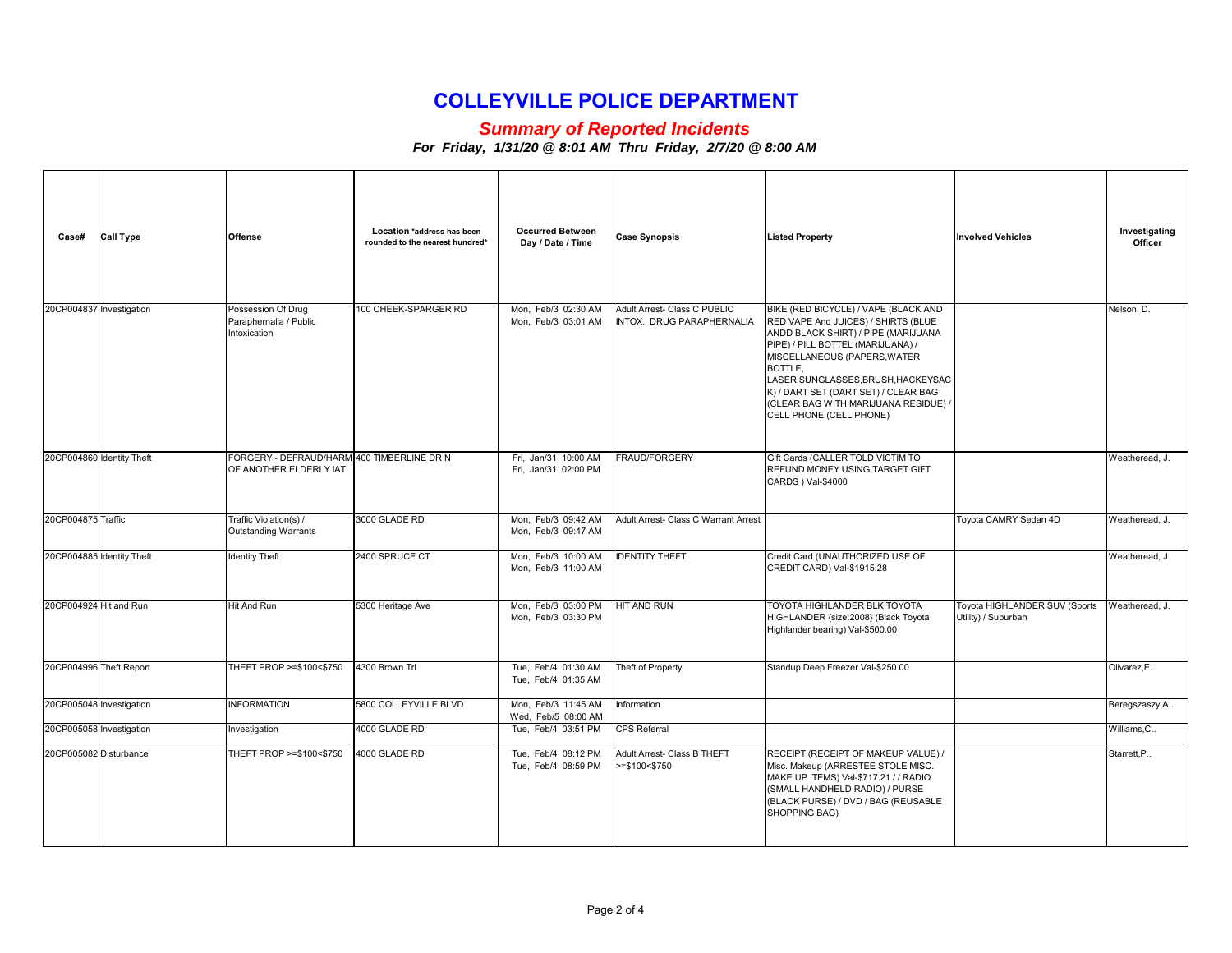#### *Summary of Reported Incidents*

| Case#                  | <b>Call Type</b>           | <b>Offense</b>                             | Location *address has been<br>rounded to the nearest hundred* | <b>Occurred Between</b><br>Day / Date / Time | <b>Case Synopsis</b>                     | <b>Listed Property</b>                                                                                                                                                                                                                                                                                                                                                                                                                                                                                                                                                                                                                                                                                                                                                                                                                      | <b>Involved Vehicles</b>                         | Investigating<br>Officer |
|------------------------|----------------------------|--------------------------------------------|---------------------------------------------------------------|----------------------------------------------|------------------------------------------|---------------------------------------------------------------------------------------------------------------------------------------------------------------------------------------------------------------------------------------------------------------------------------------------------------------------------------------------------------------------------------------------------------------------------------------------------------------------------------------------------------------------------------------------------------------------------------------------------------------------------------------------------------------------------------------------------------------------------------------------------------------------------------------------------------------------------------------------|--------------------------------------------------|--------------------------|
| 20CP005135 Information |                            | CPS Referral                               | 5200 Riverwalk Dr                                             | Wed, Feb/5 12:00 AM<br>Wed, Feb/5 12:00 AM   | CPS report                               |                                                                                                                                                                                                                                                                                                                                                                                                                                                                                                                                                                                                                                                                                                                                                                                                                                             |                                                  | Maddux, K                |
| 20CP005171 Follow-up   |                            | THEFT PROP >=\$2,500<\$30K 4200 Gateway Dr |                                                               | Wed, Feb/5 02:05 PM<br>Wed, Feb/5 05:51 PM   | THEFT PROP >=\$2,500<\$30K               | SMASUNG PC HARDDRIVE (SAMSUNG PC<br>HARDDRIVE) Val-\$100.00 / SAMSUNG T<br>MONITOR (SAMSUNG MONITOR) Val-<br>\$100.00 / NETGEAR NETGEAR FAST<br>ETHERNET SWITCH (NETGEAR FAST<br>ETHERNET SWITCH) Val-\$600.00 / NEC<br>Monitor (Black NEC Monitor) Val-\$100.00 /<br>MICROSOFT / Microsoft Keyboard (BLACK<br>MICROSOFT kEYBOARD) Val-\$100.00 /<br>DELL TOWER PC 4 (DELL TOWER PC WITH<br>SOFTWARE INSTALLED) Val-\$1500.00 /<br>DELL DELL TOWER PC 1 (DELL TOWER PC<br>WITH SOFTWARE INSTALLED) Val-<br>\$1500.00 /DELL TOWER PC 6 (DELL<br>TOWER PC WITH HARDWARE INSTALLED)<br>Val-\$1500.00 / DELL TOWER PC 5 (DELL<br>TOWER PC WITH SOFTWARE INSTALLED)<br>Val-\$1500.00 / DELL TOWER PC 3 (DELL<br>TOWER PC WITH SOFTWARE INSTALLED)<br>Val-\$1500.00 / DELL TOWER PC 2 (DELL<br>TOWER PC WITH SOFTWARE INSTALLED)<br>Val-\$1500.00 |                                                  | Weatheread, J.           |
| 20CP005186 Hit and Run |                            | Hit And Run                                | 5600 COLLEYVILLE BLVD                                         | Tue, Feb/4 04:30 PM<br>Tue, Feb/4 05:30 PM   | Hit and Run                              | Bmw 4 series Damaged bumper Val-\$2039.00 BMW 4 Coupe                                                                                                                                                                                                                                                                                                                                                                                                                                                                                                                                                                                                                                                                                                                                                                                       |                                                  | Terrell.C.               |
|                        | 20CP005274 Domestic I/P-JO | Domestic Disturbance                       | 2100 COTTAGE OAK LN                                           | Thu, Feb/6 11:20 AM<br>Thu, Feb/6 01:29 PM   | Disturbance-No Offense                   |                                                                                                                                                                                                                                                                                                                                                                                                                                                                                                                                                                                                                                                                                                                                                                                                                                             | Cadillac CTS Sedan 4D                            | Watson, Z.               |
| 20CP005280 Information |                            | <b>INFORMATION</b>                         | 5300 Heritage Ave                                             | Thu, Feb/6 08:45 AM<br>Thu, Feb/6 08:50 AM   | Information Report                       |                                                                                                                                                                                                                                                                                                                                                                                                                                                                                                                                                                                                                                                                                                                                                                                                                                             |                                                  | Smith, D.                |
|                        | 20CP005287 Identity Theft  | <b>Identity Theft</b>                      | 2500 HIGHLAND PARK CT                                         | Fri, Jan/17 12:00 AM<br>Thu, Feb/6 03:09 PM  | <b>Identity Theft</b>                    |                                                                                                                                                                                                                                                                                                                                                                                                                                                                                                                                                                                                                                                                                                                                                                                                                                             |                                                  | Garcia, N                |
|                        | 20CP005293 Found Property  | Found Property                             | 5100 COLLEYVILLE BLVD                                         | Thu, Feb/6 04:00 PM<br>Thu, Feb/6 04:00 PM   | Found Property                           | Driver Licenses (4 Texas Driver Licenses) /<br>Credit cards (19 misc credit cards)                                                                                                                                                                                                                                                                                                                                                                                                                                                                                                                                                                                                                                                                                                                                                          |                                                  | Garcia.N                 |
| 20CP005317 Traffic     |                            | MIP - Tobacco                              | 2600 GLADE RD                                                 | Thu, Feb/6 08:14 PM<br>Thu, Feb/6 09:01 PM   | Minor in Possession of Tobacco/E-<br>Cig | E-Cig                                                                                                                                                                                                                                                                                                                                                                                                                                                                                                                                                                                                                                                                                                                                                                                                                                       | Jeep WRANGLER SUV (Sports<br>Utility) / Suburban | Mackey, J.               |